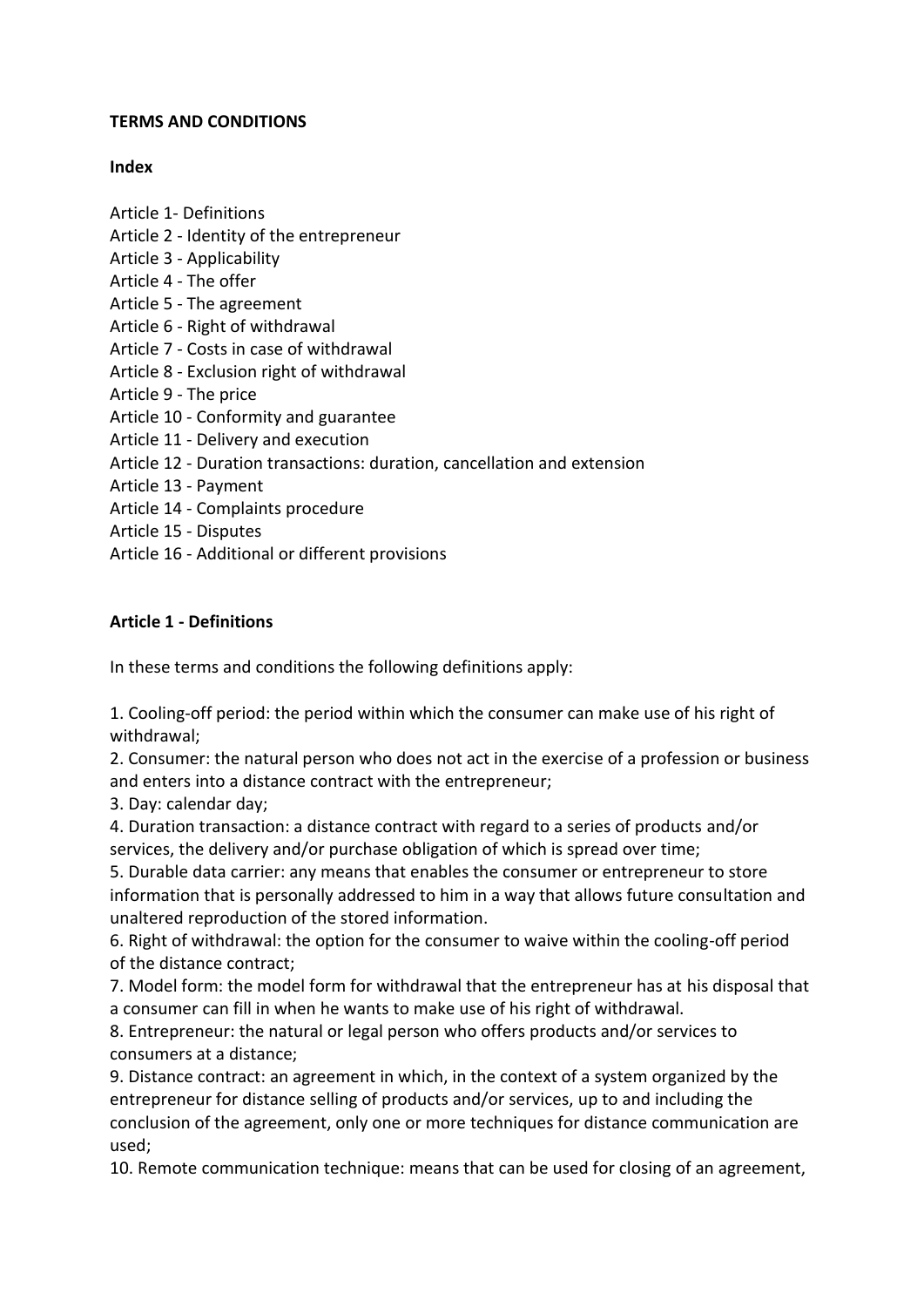without the consumer and entrepreneur simultaneously occupying the same space have come together.

11. General Terms and Conditions: the present General Terms and Conditions of the entrepreneur.

### **Article 2 - Identity of the entrepreneur**

1. Name of entrepreneur: Koala Hug B.V.

Trading as: Koala Hug

2. Business address: Prins Frederikplein 218, 3071 KS Rotterdam

3. Visiting address (by appointment only): Prins Frederikplein 218, 3071 KS Rotterdam 3. Return address for orders: Prins Frederikplein 218, 3071 KS Rotterdam

4. Phone number: +31 (0)6 – 83 21 88 01

5. Availability: from Monday to Friday from 9 a.m. to 5 p.m.

6. E-mail address: hello@koalahug.eu

7. Account number: NL37 INGB 0008 2021 59

8. Chamber of Commerce number: 82693943

9. VAT identification number: NL862569333B01

### **Article 3 - Applicability**

1. These general terms and conditions apply to every offer from the entrepreneur and to every distance contract and orders concluded between the entrepreneur and consumer. 2. Before the distance contract is concluded, the text of these general terms and conditions is made available to the consumer. If this is not reasonably possible, before the distance contract is concluded, it will be indicated that the general terms and conditions can be viewed at the entrepreneur and they will be sent free of charge as soon as possible at the request of the consumer.

3. If the distance contract is concluded electronically, notwithstanding the previous paragraph and before the distance contract is concluded, the text of these general terms and conditions can be made available to the consumer electronically in such a way that it is consumer can be stored in a simple way on a durable data carrier. If this is not reasonably possible, before the distance contract is concluded, it will be indicated where the general terms and conditions can be consulted electronically and that they will be sent free of charge at the request of the consumer electronically or otherwise.

4. In the event that specific product or service conditions apply in addition to these general terms and conditions, the second and third paragraphs apply accordingly applicable and the consumer can always invoke the applicable provision that is most favorable to him in the event of conflicting general terms and conditions.

5. If at any time one or more provisions in these general terms and conditions are wholly or partially void or destroyed, the remainder of the agreement and these terms and conditions will remain in force and the relevant provision will be replaced by a provision in mutual consultation without delay. approached the tenor of the original as much as possible. 6. Situations that are not regulated in these general terms and conditions must be assessed 'in the spirit' of these terms and conditions.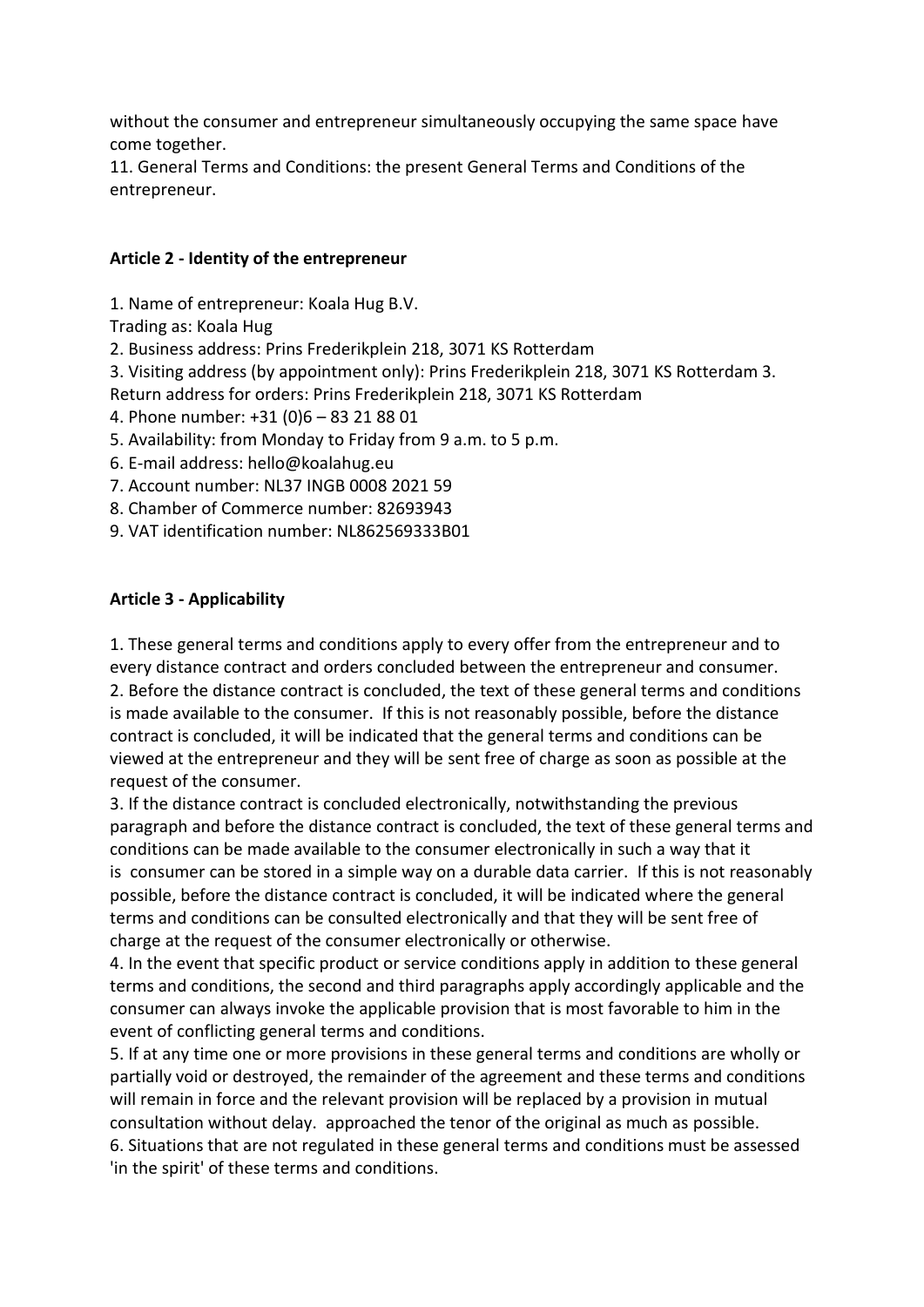7. Uncertainties about the interpretation or content of one or more provisions of our terms and conditions, must be interpreted 'in the spirit' of these terms and conditions.

## **Article 4 - The offer**

1. If an offer has a limited period of validity or is subject to conditions, this will be expressly stated in the offer.

2. The offer is without obligation. The entrepreneur is entitled to change and adjust the offer.

3. The offer contains a complete and accurate description of the products and/or services offered. The description is sufficiently detailed to allow a proper assessment of the offer by the consumer. If the entrepreneur uses images, these are a true representation of the products and/or services offered. Obvious mistakes or obvious errors in the offer are not binding on the entrepreneur.

4. All images, specifications data in the offer are an indication and can not lead to compensation or dissolution of the agreement.

5. Images accompanying products are a true representation of the offered products. Entrepreneur cannot guarantee that the displayed colors correspond exactly to the real colors of the products.

6. Each offer contains such information that it is clear to the consumer what rights and obligations are attached to the acceptance of the offer. This concerns especially:

\* the price including taxes;

\* any shipping costs;

\* the way in which the agreement will be concluded and which actions are necessary for this;

\* whether or not the right of withdrawal applies;

\* the method of payment, delivery and execution of the agreement;

\* the term for acceptance of the offer, or the term within which the entrepreneur guarantees the price;

\* the amount of the tariff for distance communication if the costs of using the technology for distance communication are calculated on a basis other than the regular basic rate for the means of communication used; whether the agreement will be archived after its conclusion, and if so, how it can be consulted by the consumer;

\* the way in which the consumer, before concluding the agreement, can check the data provided by him in the context of the agreement and if desired to recover;

\* any other languages in which, in addition to Dutch, the agreement can be closed;

\* the codes of conduct to which the entrepreneur is subject and the way in which the consumer can consult these codes of conduct electronically; and

\* the minimum duration of the distance contract in the case of a long-term transaction.

# **Article 5 - The agreement**

1. Subject to the provisions of paragraph 4, the agreement is concluded at the time of acceptance by the consumer of the offer and compliance with the associated conditions.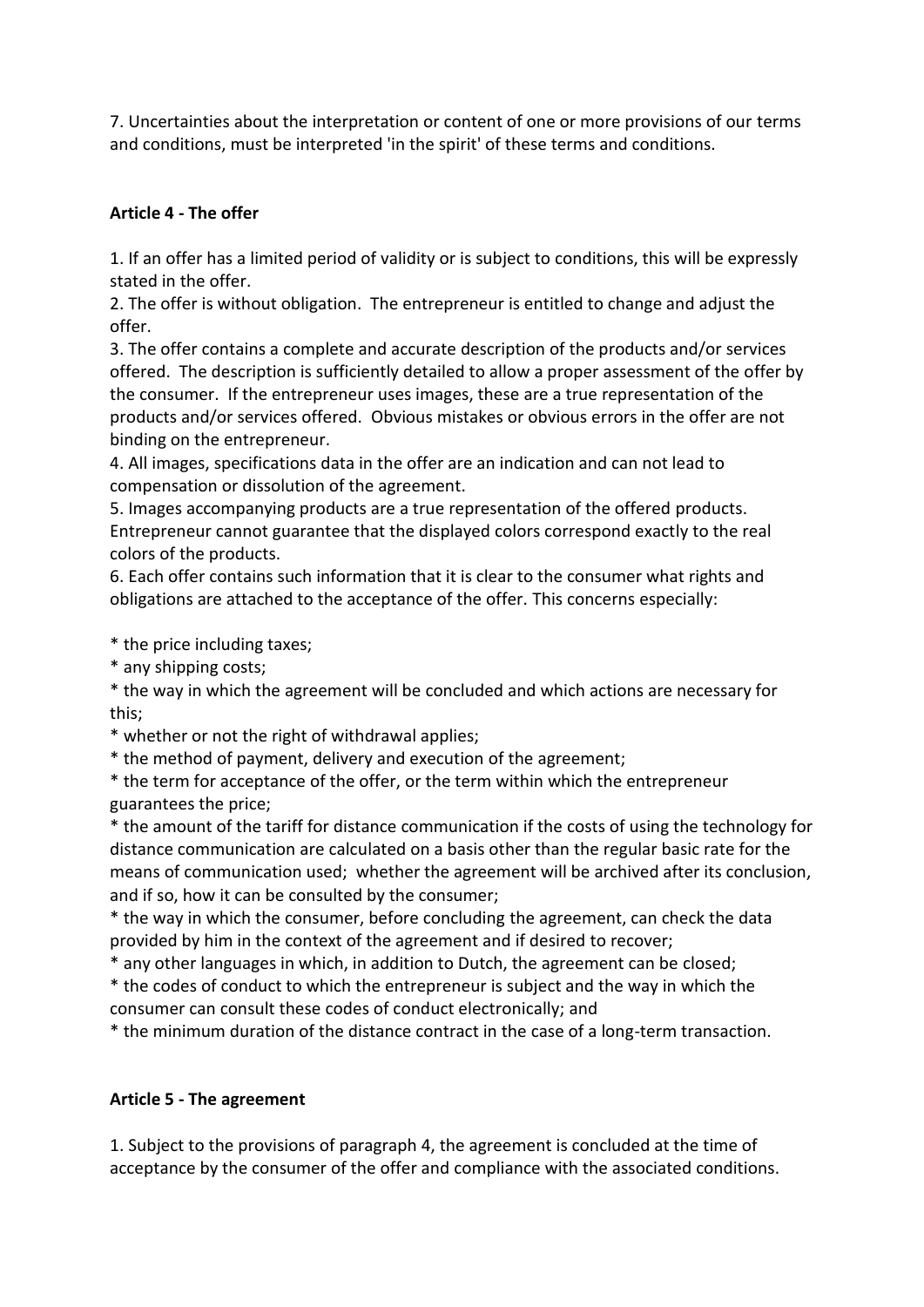2. If the consumer has accepted the offer electronically, the entrepreneur immediately confirms electronically receipt of the acceptance of the offer. As long as the receipt of this acceptance is not has been confirmed by the entrepreneur, the consumer can dissolve the agreement.

3. If the agreement is concluded electronically, the entrepreneur will take appropriate technical and organizational measures to secure the electronic transfer of data and ensure a safe web environment. If the consumer can pay electronically, the entrepreneur will observe appropriate security measures.

4. Within legal frameworks, the entrepreneur can inform himself whether the consumer can meet his payment obligations, as well as all those facts and factors that are important for a responsible conclusion of the distance contract. If, on the basis of this investigation, the entrepreneur has good reasons not to enter into the agreement, he is entitled to refuse an order or request with reasons or to attach special conditions to the implementation.

5. The entrepreneur will send the following information to the consumer at the latest when the product, service or digital content is delivered, in writing or in such a way that it can be stored by the consumer in an accessible manner on a durable data carrier:

a. the visiting address of the establishment of the entrepreneur where the consumer can go with complaints;

b. the conditions under which and the way in which the consumer of the right of withdrawal can use, or a clear statement regarding the exclusion of the right of withdrawal;

c. the information about guarantees and existing after-sales service;

d. the price including all taxes of the product, service or digital content; for where applicable, the costs of delivery; and the method of payment, delivery or performance of the distance contract;

e. the requirements for terminating the agreement if the agreement has a duration of more than one year or is of indefinite duration;

f. if the consumer has a right of withdrawal, the model withdrawal form.

6. In the case of an expensive transaction, the provision in the previous paragraph only applies apply to the first delivery.

## **Article 6 - Right of withdrawal**

1. When purchasing products, the consumer has the option to dissolve the agreement without stating reasons during 14 days. This reflection period starts on the day after receipt of the product by the consumer or a representative designated in advance by the consumer and announced to the entrepreneur.

2. During the reflection period, the consumer will handle the product and the packaging. If he makes use of his right of withdrawal, he will return the product with all delivered accessories in the original condition (unwashed) and packaging to the entrepreneur return, in accordance with the reasonable and clear instructions provided by the entrepreneur. 3. If the consumer wishes to make use of his right of withdrawal, he is obliged to make this known to the entrepreneur within 14 days of receipt of the product. The consumer must make this known by means of the model form. After the consumer has indicated that he wishes to make use of his right of withdrawal, the customer must return the product within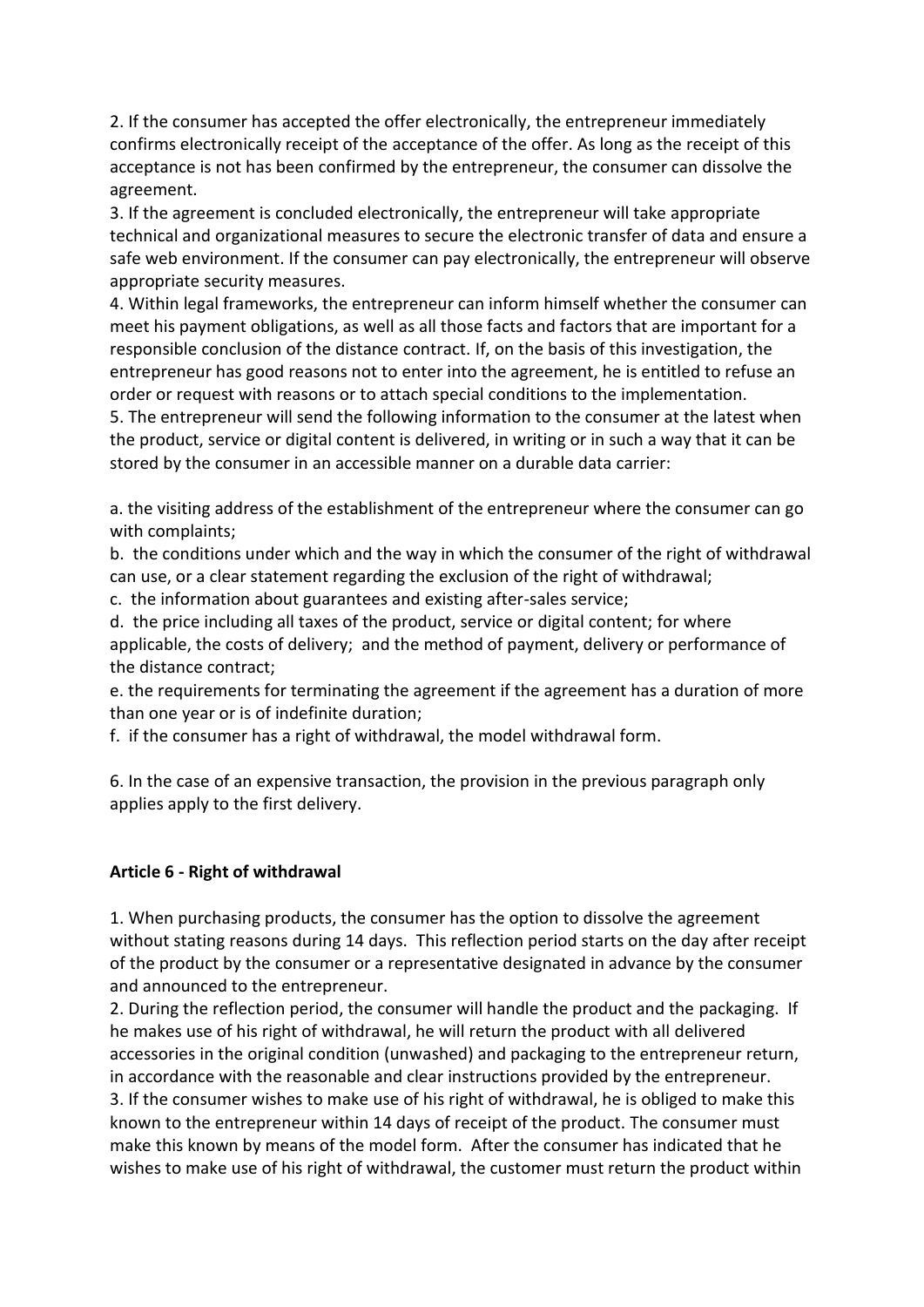14 days. The consumer must prove that the delivered goods have been returned on time, for example by means of proof of shipment.

4. If the customer has not made it known after expiry of the periods referred to in paragraphs 2 and 3 that he wishes to make use of his right of withdrawal resp. has not returned the product to the entrepreneur, the purchase is a fact.

## **Article 7 - Costs in case of withdrawal**

1. If the consumer makes use of his right of withdrawal, at most the costs of return will be for his account.

2. If the consumer has paid an amount, the entrepreneur will refund this amount as soon as possible, but no later than 14 days after withdrawal. This is subject to the condition that the product has already been received back by the web retailer or conclusive proof of complete return can be submitted. Refund will be made via the same payment method that was used by the consumer, unless the consumer gives explicit permission for another payment method.

3. In the event of damage to the product due to careless handling by the consumer, the consumer is liable for any loss in value of the product.

4. The consumer cannot be held liable for depreciation of the product if the entrepreneur has not provided all legally required information about the right of withdrawal, this must be done before concluding the purchase agreement.

# **Article 8 - Exclusion right of withdrawal**

1. The entrepreneur can exclude the consumer's right of withdrawal for products as described in paragraphs 2 and 3. The exclusion of the right of withdrawal only applies if the entrepreneur has stated this clearly in the offer, at least in time for the conclusion of the agreement.

2. Exclusion of the right of withdrawal is only possible for products:

3. that have been established by the entrepreneur in accordance with the specifications of the consumer;

4. which are clearly personal in nature;

- 5. which by their nature cannot be returned;
- 6. which can spoil or age quickly;

7. whose price is subject to fluctuations in the financial market on which the entrepreneur has no influence;

8. for loose newspapers and magazines;

9. for audio and video recordings and computer software of which the consumer has the seal has broken.

- 10. for hygienic products of which the consumer has broken the seal.
- 11. Exclusion of the right of withdrawal is only possible for services:

12. concerning accommodation, transport, restaurant business or leisure activities to be carried out on a certain date or during a certain period;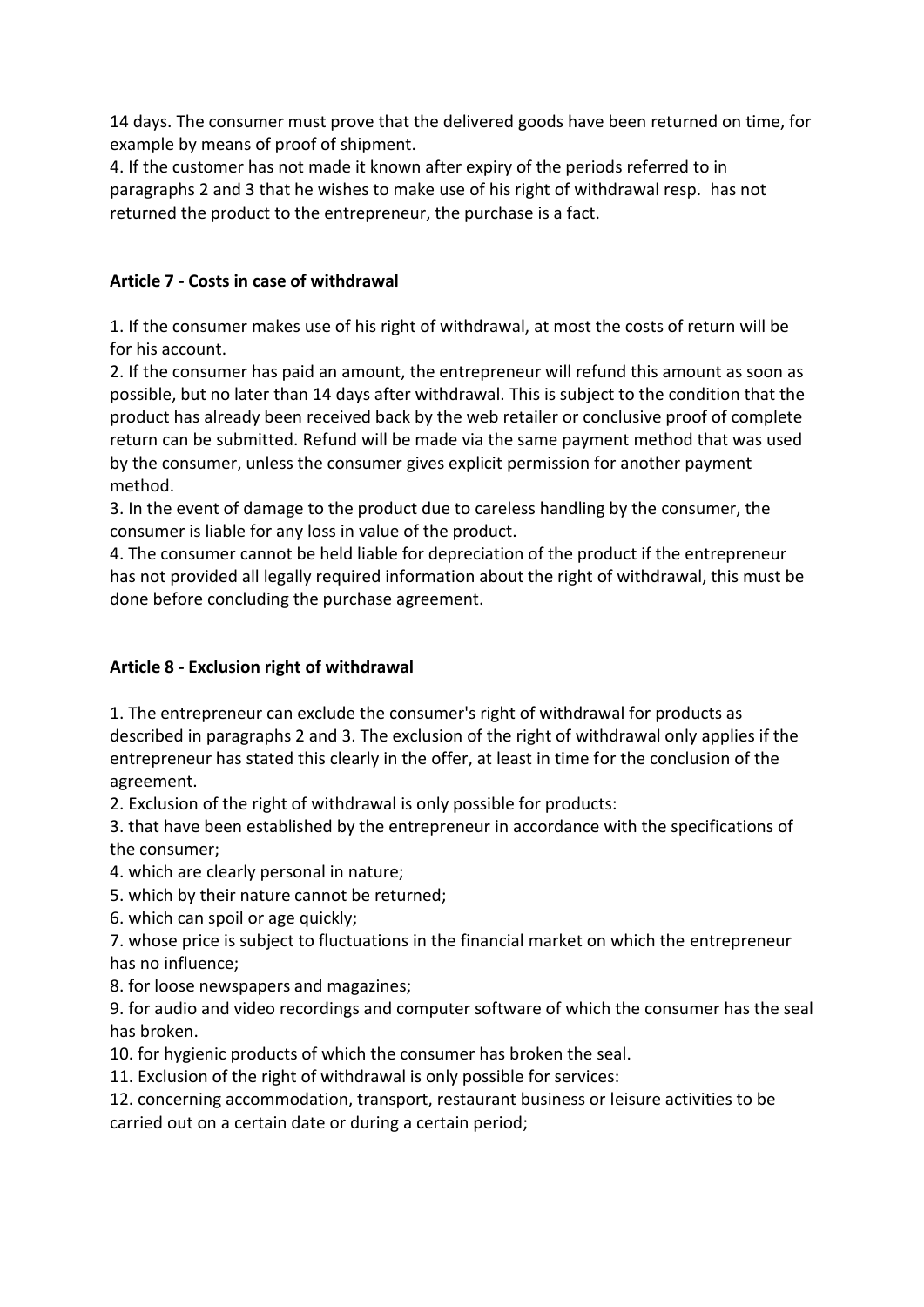13. the delivery of which has started with the express consent of the consumer before the cooling-off period has expired; 14. regarding betting and lotteries.

## **Article 9 - The price**

1. During the period of validity stated in the offer, the prices of the products and/or services offered will not be increased, except for price changes as a result of changes in VAT rates. 2. Contrary to the previous paragraph, the entrepreneur can offer products or services whose prices are subject to fluctuations in the financial market and over which the entrepreneur has no influence, with variable prices. This dependence on fluctuations and the fact that any prices stated are target prices are stated in the offer.

3. Price increases within 3 months after the conclusion of the agreement are only permitted if they are the result of statutory regulations or provisions.

4. Price increases from 3 months after the conclusion of the agreement are only permitted if the entrepreneur has stipulated this and:

5. these are the result of statutory regulations or provisions; or

6. the consumer has the authority to cancel the agreement with effect from the day on which the price increase takes effect.

7. The prices stated in the offer of products or services include VAT.

8. All prices are subject to printing and typing errors. No liability is accepted for the consequences of printing and typing errors. In the event of printing and typesetting errors, the entrepreneur is not obliged to deliver the product according to the incorrect price.

# **Article 10 - Conformity and Warranty**

1. The entrepreneur guarantees that the products and/or services comply with the agreement, the specifications stated in the offer, the reasonable requirements of reliability and/or usability and the legal provisions existing on the date of the conclusion of the agreement. and/or government regulations. If agreed, the entrepreneur also guarantees that the product is suitable for other than normal use.

2. A guarantee provided by the entrepreneur, manufacturer or importer does not affect the legal rights and claims that the consumer can assert against the entrepreneur on the basis of the agreement.

3. Any defects or incorrectly delivered products must be reported to the entrepreneur in writing within 14 days of delivery. The products must be returned in the original packaging and in new condition.

4. The entrepreneur's warranty period corresponds to the manufacturer's warranty period. However, the entrepreneur is never responsible for the ultimate suitability of the products for each individual application by the consumer, nor for any advice regarding the use or application of the products.

5. The warranty does not apply if:

\* The consumer has repaired and/or processed the delivered products himself or has had them repaired and/or processed by third parties;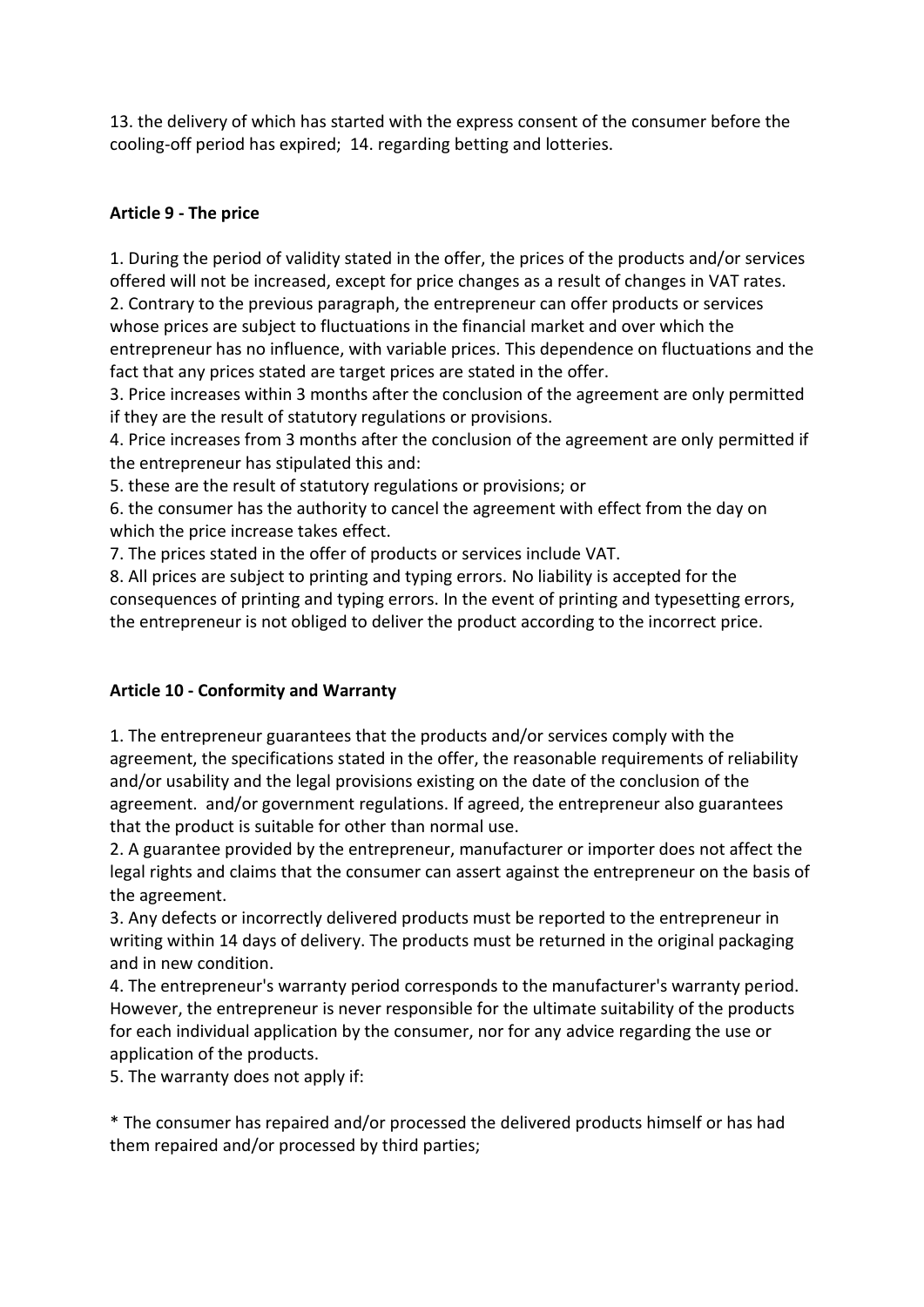\* The delivered products have been exposed to abnormal conditions or are otherwise handled carelessly or contrary to the instructions of the entrepreneur and/or have been treated on the packaging;

\* The defectiveness is wholly or partly the result of regulations that the government has made or will make with regard to the nature or quality of the materials used.

## **Article 11 - Delivery and execution**

1. The entrepreneur will take the greatest possible care when receiving and executing orders for products and when assessing applications for the provision of services.

2. The place of delivery is the address that the consumer has made known to the company. 3. With due observance of what is stated in paragraph 4 of this article, the company will execute accepted orders expeditiously but at the latest within 30 days, unless the consumer has agreed to a longer delivery period. If the delivery is delayed, or if an order cannot or only partially be executed, the consumer will be notified of this no later than 30 days after he has placed the order. In that case, the consumer has the right to cancel the agreement without cancellation costs. The consumer is not entitled to compensation.

4. All delivery times are indicative. The consumer cannot derive any rights from any stated terms. Exceeding a term does not entitle the consumer to compensation.

5. In the event of dissolution in accordance with paragraph 3 of this article, the entrepreneur will refund the amount paid by the consumer as soon as possible, but at the latest within 14 days after dissolution.

6. If delivery of an ordered product proves to be impossible, the entrepreneur will make every effort to make a replacement item available. At the latest on delivery will be on be notified in a clear and comprehensible manner that a replacement item is being delivered. For replacement items right of withdrawal can not be excluded. The costs of any return shipment is at the expense of the entrepreneur.

7. The risk of damage and/or loss of products rests with the entrepreneur until the moment of delivery to the consumer or a representative designated in advance and made known to the entrepreneur, unless expressly agreed otherwise.

## **Article 12 - Duration transactions: duration, cancellation and extension**

#### *Cancellation*

1. The consumer can terminate an agreement that has been entered into for an indefinite period and that extends to the regular delivery of products (including electricity) or services, with due observance of the agreed cancellation rules and a notice period of at most one month.

2. The consumer can terminate an agreement that has been entered into for a definite period and which extends to the regular delivery of products (including electricity) or services, at any time towards the end of the fixed term, with due observance of the agreed cancellation rules and a notice period. of a maximum of one month.

3. The consumer can conclude the agreements referred to in the previous paragraphs: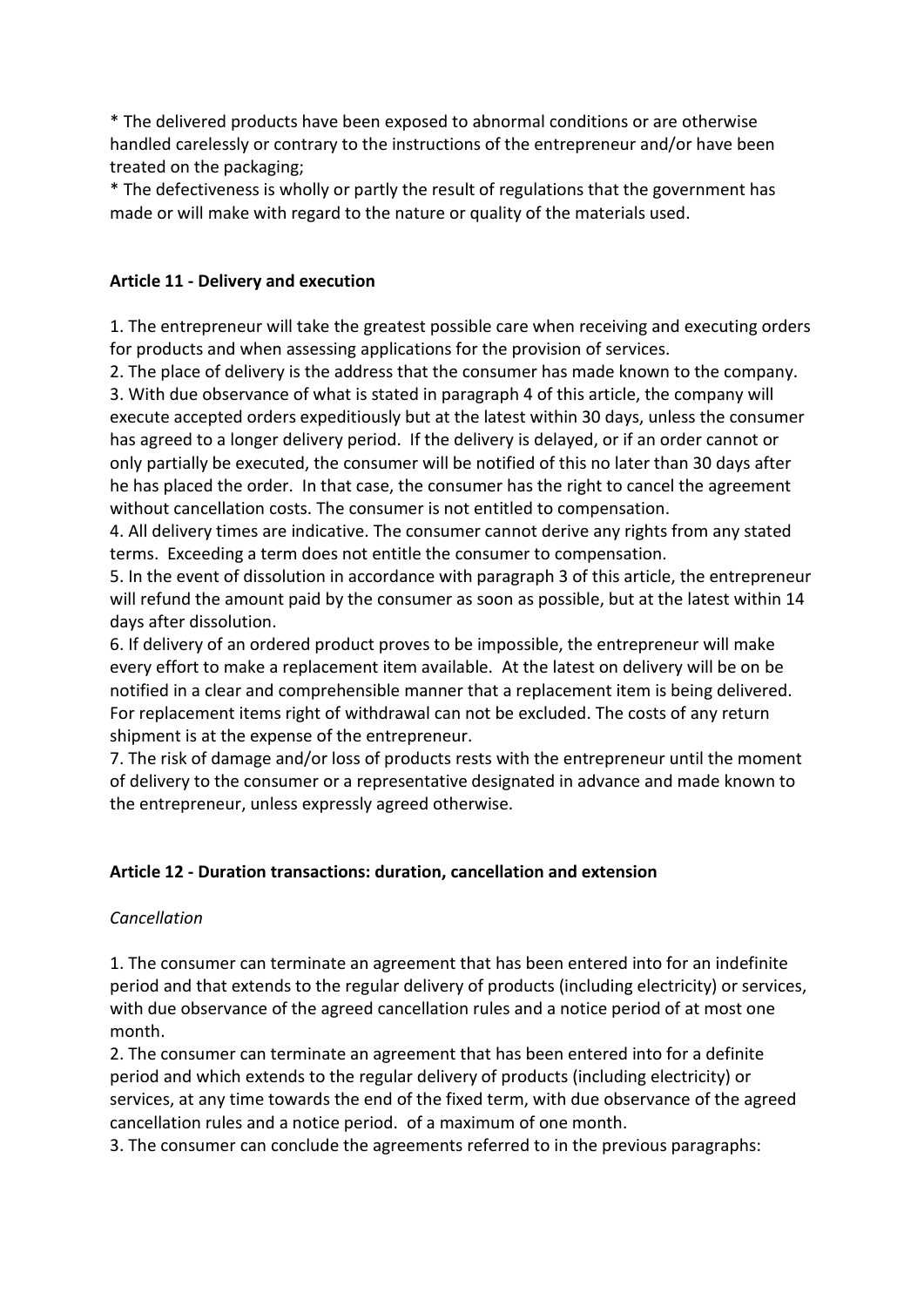\* cancel at any time and are not limited to cancellation at a specific time or in a certain period of time;

- \* at least cancel in the same way as they entered into by him;
- \* always cancel with the same notice period as the entrepreneur has stipulated for himself.

## *Extension*

4. An agreement that has been entered into for a definite period and which extends to the settled delivery of products (including electricity) or services, may not be tacitly extended or renewed for a specified period.

5. Contrary to the previous paragraph, an agreement that has been entered into for a definite period and which extends to the regular delivery of daily news and weekly newspapers and magazines may be tacitly extended for a fixed term of a maximum of three months, if the consumer has extended this can terminate the agreement towards the end of the extension with a notice period of no more than one month.

6. An agreement that has been entered into for a definite period and which extends to the regular delivery of products or services may only be tacitly extended for an indefinite period if the consumer may cancel at any time with a notice period of at most one month and a notice period of a maximum of three months if the agreement extends to the regular, but less than once a month, delivery of daily, news and weekly newspapers and magazines. 7. An agreement with a limited duration for the regular delivery of daily, news and weekly newspapers and magazines (trial or introductory subscription) is not tacitly continued and ends automatically after the trial or introductory period.

# *Duration*

8. If an agreement has a duration of more than one year, the consumer may terminate the agreement at any time after one year with a notice period of no more than one month, unless reasonableness and fairness oppose cancellation before the end of the agreed duration to postpone.

## **Article 13 - Payment**

1. Unless otherwise agreed, the amounts owed by the consumer must be paid within 7 working days after the start of the reflection period as referred to in Article 6 paragraph 1. In the event of an agreement to provide a service, this term after the consumer has received confirmation of the agreement.

2. The consumer has the obligation to immediately report inaccuracies in the payment details provided or stated to the entrepreneur.

3. In the event of non-payment by the consumer, the entrepreneur has the right, subject to legal restrictions, to reimburse the reasonable costs made known to the consumer in advance to charge.